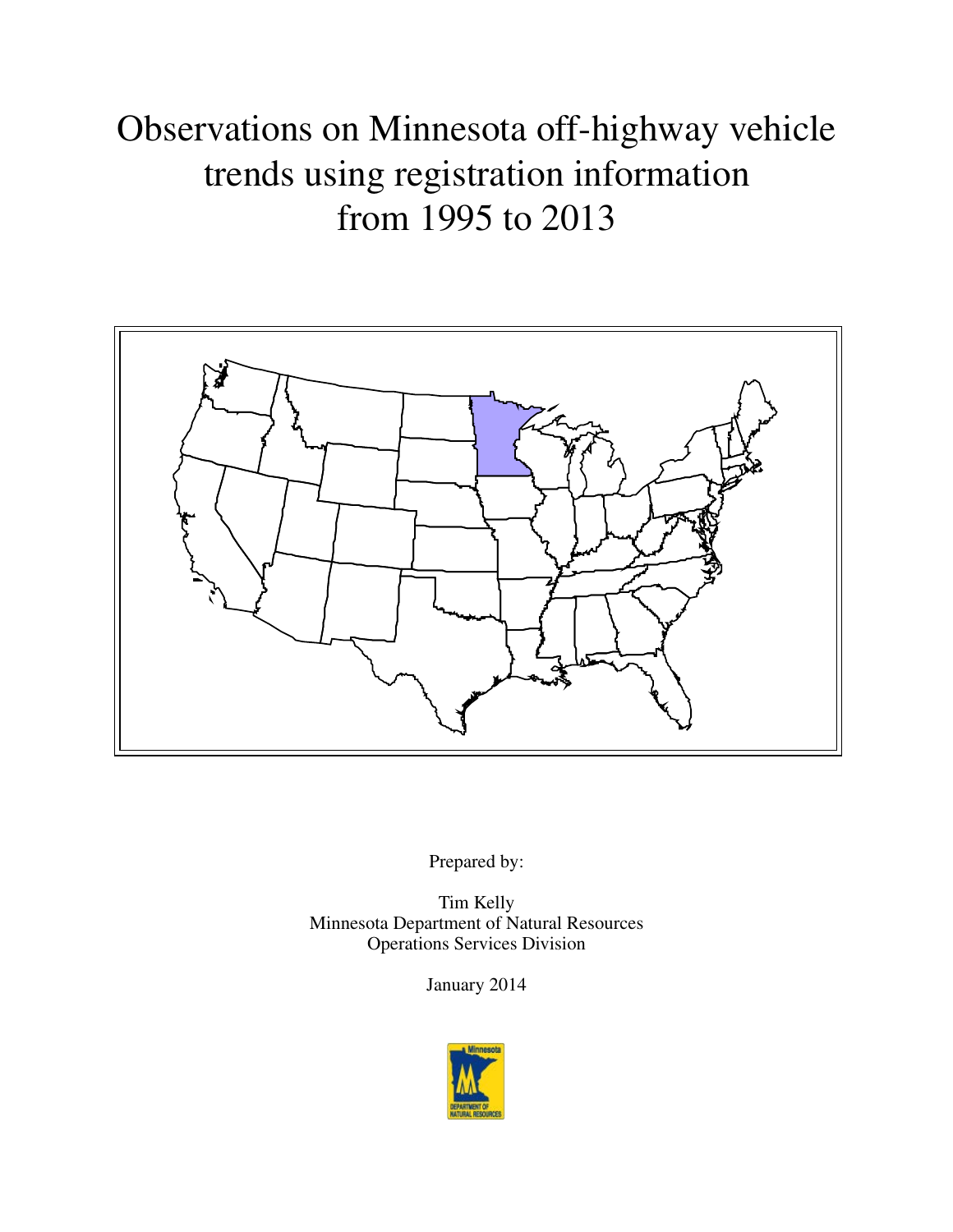# **CONTENTS**

| Topic                                                    | Page |
|----------------------------------------------------------|------|
|                                                          |      |
|                                                          |      |
|                                                          |      |
|                                                          |      |
| Appendix A: Characteristics of Minnesota OHVers by year, |      |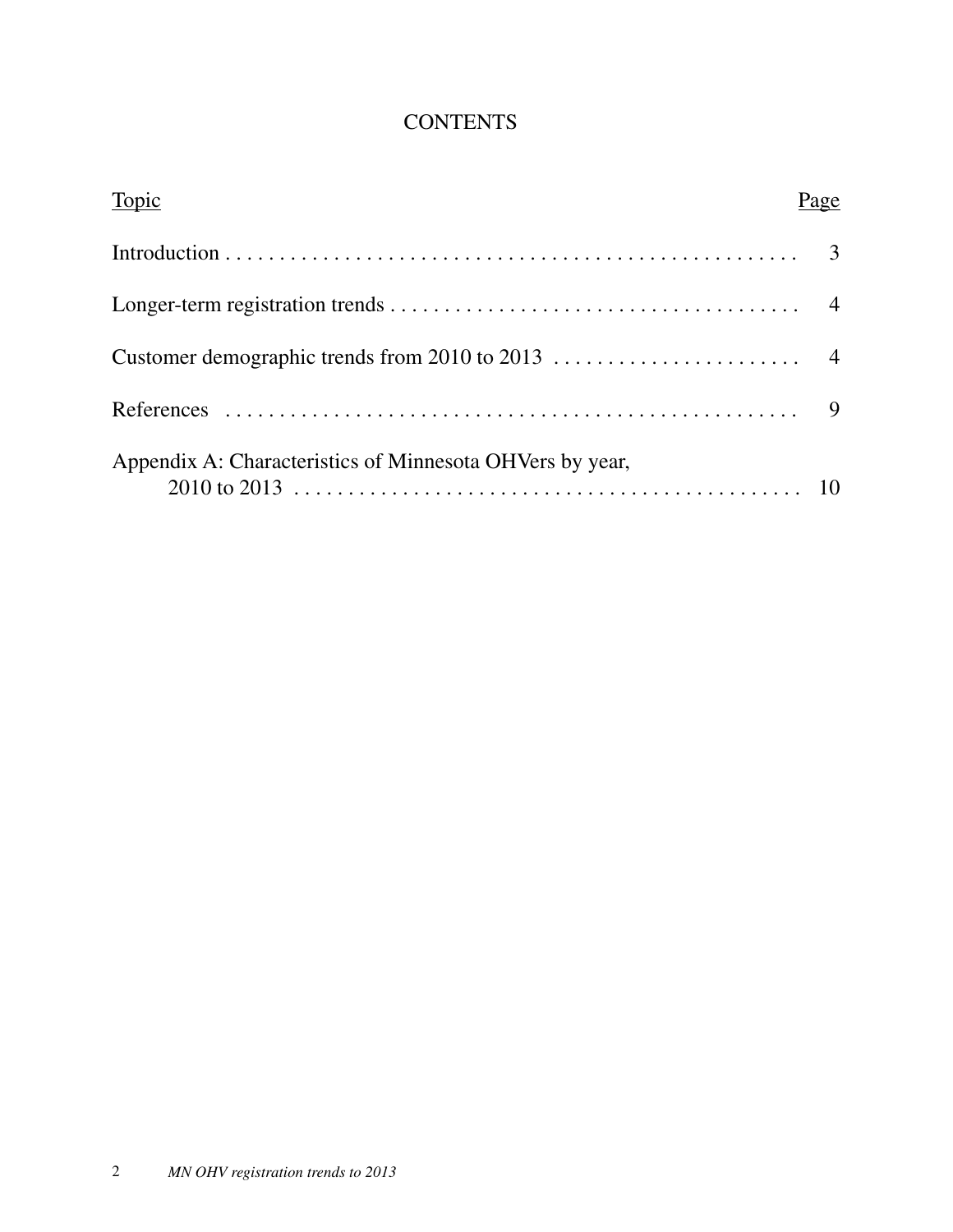### INTRODUCTION

Historical records on recreational off-highway vehicle (OHV) registrations can be use to track trends in vehicle numbers and in the demographics of the Minnesotans vehicle owners (Reference 1). These trends provide important DNR customer and revenue-related information. The OHV program in Minnesota is largely supported through user-generated revenue from vehicle registration fees and the state gasoline tax. The tax revenue on gasoline consumed by OHVs is allocated to the program.

In Minnesota, the large majority of recreational OHVs are all-terrain vehicles (95% of OHVs), while the rest are off-highway motorcycles (4%), and off-road vehicles (1%). Thus, the OHV trends reported here are largely a reflection of all-terrain vehicle trends.

Understanding trends will improve our ability to deal with the future of the OHVing in Minnesota. A similar trend-tracking efforts using fishing and hunting license and related customer information has proven useful for strategic thinking (Reference 2). In addition, snowmobile trends have been recently assessed with a comparable methodology (Reference 3).

OHV registration numbers have been collected for many years, but the detailed vehicle and customer information has only been archived for trend analysis since 2010. Information for years prior to 2010 cannot be retrieved. Beginning in 2012, it became routine to annually archive detailed OHV, snowmobile, and watercraft data, same as is done for fishing and hunting licenses. The move to annual vehicleregistration archiving is an accomplishment of the DNR's ongoing Conservation That Works strategic planning effort.

With limited historical information (detailed data only from 2010 to 2013) this report is mainly about setting forth a reporting and analysis framework for further application. Although limited, there are a few significant findings for OHVs that demonstrate the utility of such efforts. The framework presented here has a lot in common with that developed for fishing and hunting licenses (Reference 2) and snowmobiles (Reference 3).

The order of topics in the report are:

- Longer-term registration trends from 1995 to 2013.
- Customer demographic trends from 2010 to 2013, including comparisons of Minnesota OHV owners with the state population (Reference 4).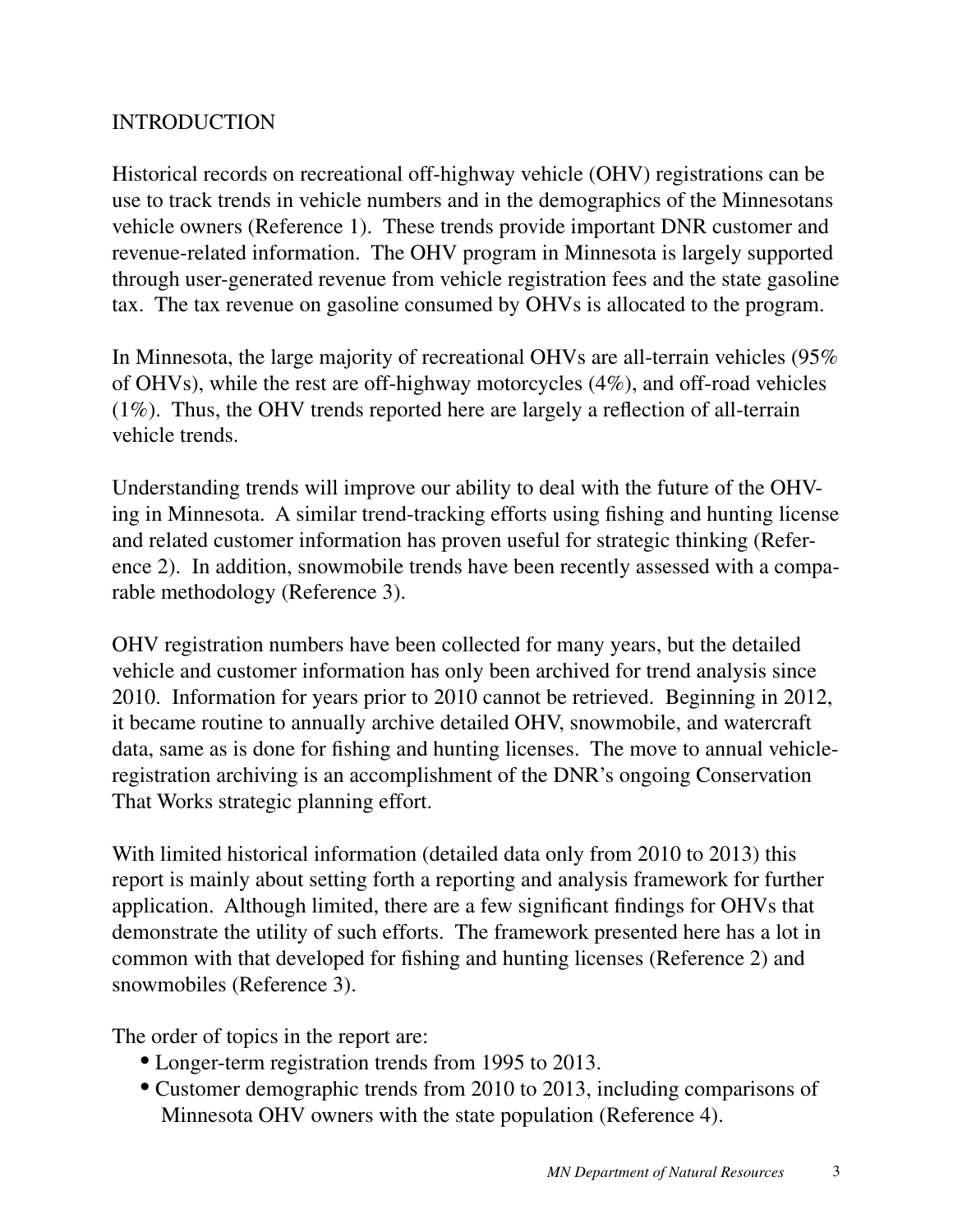# LONGER-TERM REGISTRATION TRENDS

Minnesota recreational OHV registrations rose rapidly from the 1990s to 2008, then declined for a couple of years, and have since stabilized (Figure 1). Peak registration reached nearly 290,000 in 2008. Current registrations are about 275,000 (vehicle numbers are recorded at the end of the registration year on December 31).

The rate of registration growth had begun to slow in the decade prior to the peak in 2008, but the economic recession (which formally began at the end of 2007) brought an abrupt halt to registration increases, and commenced a period of slow decline and stability. As the economy more fully recovers, it will be important to track how registrations respond.



# CUSTOMER DEMOGRAPHIC TRENDS FROM 2010 TO 2013

Customer demographic information is examined for registrations by "Minnesota individuals." Most OHVs (96.7% in 2013—see Table 1) are registered by such individuals. Excluded from this type of registration are non-residents and organizations (e.g., dealers, manufacturers, and non-profits). Focusing on Minnesota individuals permits comparisons with general population information, including number of people, age class, gender, and region of residence.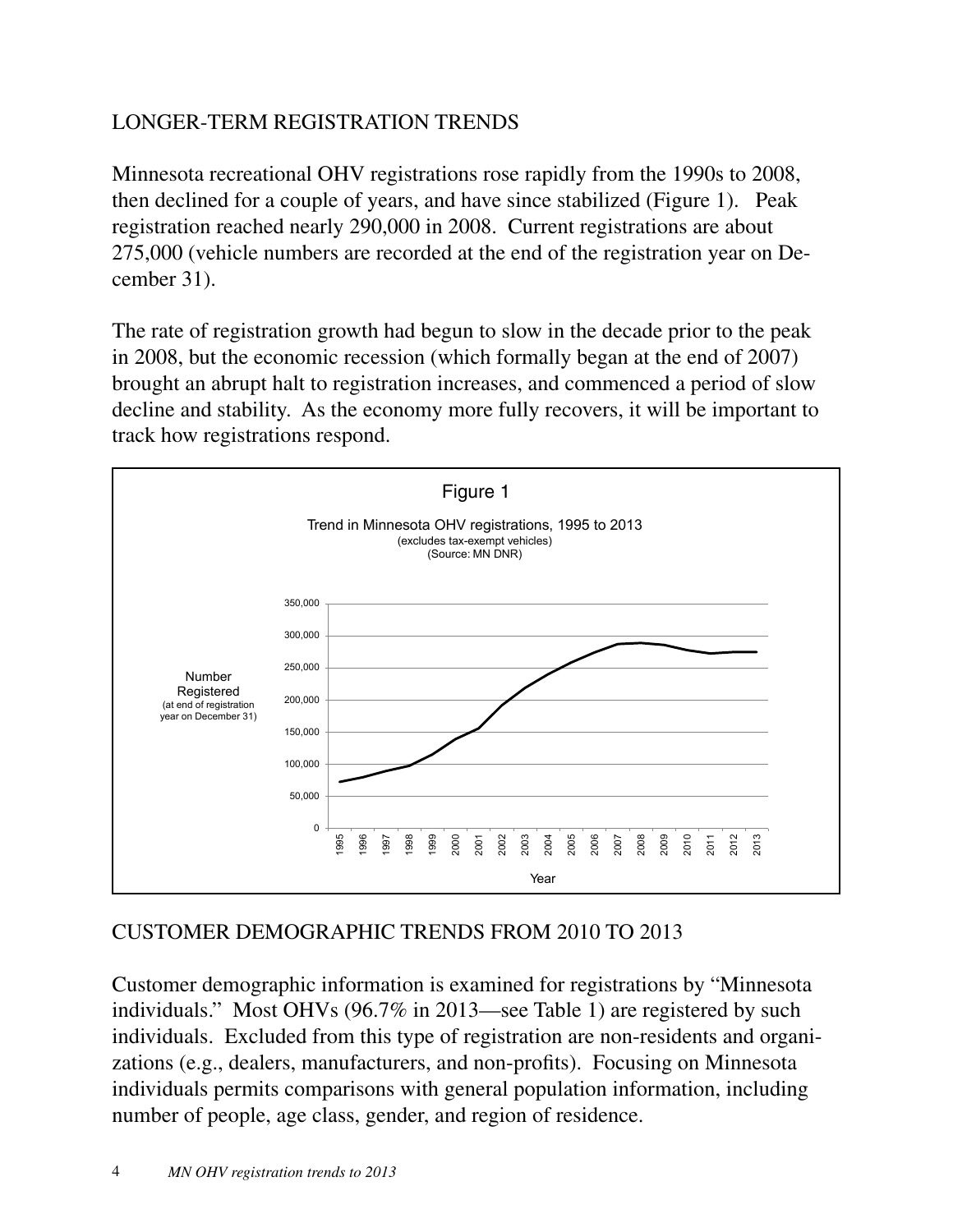# Table 1

#### Characteristics of Minnesota OHVers, 2013 (tax-exempt OHVs are excluded)

| Measure                                                    | <b>OHVs</b> | Percent of total | MN population<br>$18 + 2012$ | Percent of<br>population 18+ | OHVs per<br>1000 MN 18+ |
|------------------------------------------------------------|-------------|------------------|------------------------------|------------------------------|-------------------------|
| Total registrations                                        | 274,784     | 100.0%           |                              |                              |                         |
| MN individual registrations                                | 265,840     | 96.7%            | 4,102,991                    | 100.0%                       | 65                      |
| Characteristics below based on MN individual registrations |             |                  |                              |                              |                         |
| Age class of owner                                         |             |                  |                              |                              |                         |
| 18 to 24                                                   | 4,949       | 1.9%             | 506,376                      | 12.3%                        | 10                      |
| 25 to 34                                                   | 26,025      | 9.8%             | 737,095                      | 18.0%                        | 35                      |
| 35 to 44                                                   | 47,115      | 17.7%            | 667,219                      | 16.3%                        | 71                      |
| 45 to 54                                                   | 76,114      | 28.6%            | 787,115                      | 19.2%                        | 97                      |
| 55 to 64                                                   | 64,804      | 24.4%            | 675,419                      | 16.5%                        | 96                      |
| 65 or older                                                | 46,834      | 17.6%            | 729,767                      | 17.8%                        | 64                      |
| Total                                                      | 265,840     | 100.0%           | 4,102,991                    | 100.0%                       | 65                      |
| Median age                                                 | 52.4        |                  | 47.0                         |                              |                         |
| Gender of owner                                            |             |                  |                              |                              |                         |
| Male                                                       | 237,761     | 89.4%            | 2,019,934                    | 49.2%                        | 118                     |
| Female                                                     | 28,079      | 10.6%            | 2,083,057                    | 50.8%                        | 13                      |
| Total                                                      | 265,840     | 100.0%           | 4,102,991                    | 100.0%                       | 65                      |
| Region of owner                                            |             |                  |                              |                              |                         |
| Northwest                                                  | 49,617      | 18.7%            | 354,261                      | 8.6%                         | 140                     |
| Northeast                                                  | 52,487      | 19.7%            | 332,784                      | 8.1%                         | 158                     |
| South                                                      | 51,177      | 19.3%            | 773,862                      | 18.9%                        | 66                      |
| Central                                                    | 50,093      | 18.8%            | 426,988                      | 10.4%                        | 117                     |
| Metro (7 county)                                           | 62,467      | 23.5%            | 2,215,096                    | 54.0%                        | 28                      |
| Total                                                      | 265,840     | 100.0%           | 4,102,991                    | 100.0%                       | 65                      |

 $\sqrt{ }$ 

| Measure                                             | Owners  | Percent of total | MN population<br>$18+$ , 2012 | Percent of<br>population 18+ | Owners as percent<br>of MN pop $18+$ |
|-----------------------------------------------------|---------|------------------|-------------------------------|------------------------------|--------------------------------------|
| Total owners                                        | 215,376 | 100.0%           |                               |                              |                                      |
| MN individual owners                                | 208.912 | 97.0%            | 4,102,991                     | 100.0%                       | 5.1%                                 |
| Characteristics below based on MN individual owners |         |                  |                               |                              |                                      |
| Age class of owner                                  |         |                  |                               |                              |                                      |
| 18 to 24                                            | 4,330   | 2.1%             | 506,376                       | 12.3%                        | $0.9\%$                              |
| 25 to 34                                            | 21,969  | 10.5%            | 737,095                       | 18.0%                        | $3.0\%$                              |
| 35 to 44                                            | 36,245  | 17.3%            | 667,219                       | 16.3%                        | 5.4%                                 |
| 45 to 54                                            | 56,644  | 27.1%            | 787,115                       | 19.2%                        | 7.2%                                 |
| 55 to 64                                            | 50,811  | 24.3%            | 675,419                       | 16.5%                        | 7.5%                                 |
| 65 or older                                         | 38,914  | 18.6%            | 729,767                       | 17.8%                        | 5.3%                                 |
| Total                                               | 208,912 | 100.0%           | 4,102,991                     | 100.0%                       | 5.1%                                 |
| Median age                                          | 52.6    |                  | 47.0                          |                              |                                      |
| Gender of owner                                     |         |                  |                               |                              |                                      |
| Male                                                | 184,728 | 88.4%            | 2,019,934                     | 49.2%                        | 9.1%                                 |
| Female                                              | 24,184  | 11.6%            | 2,083,057                     | 50.8%                        | $1.2\%$                              |
| Total                                               | 208,912 | 100.0%           | 4,102,991                     | 100.0%                       | 5.1%                                 |
| Region of owner                                     |         |                  |                               |                              |                                      |
| Northwest                                           | 39,278  | 18.8%            | 354,261                       | 8.6%                         | 11.1%                                |
| Northeast                                           | 41,331  | 19.8%            | 332,784                       | 8.1%                         | 12.4%                                |
| South                                               | 40,451  | 19.4%            | 773,862                       | 18.9%                        | $5.2\%$                              |
| Central                                             | 39,397  | 18.9%            | 426,988                       | 10.4%                        | 9.2%                                 |
| Metro (7 county)                                    | 48,455  | 23.2%            | 2,215,096                     | 54.0%                        | $2.2\%$                              |
| Total                                               | 208,912 | 100.0%           | 4,102,991                     | 100.0%                       | 5.1%                                 |

٦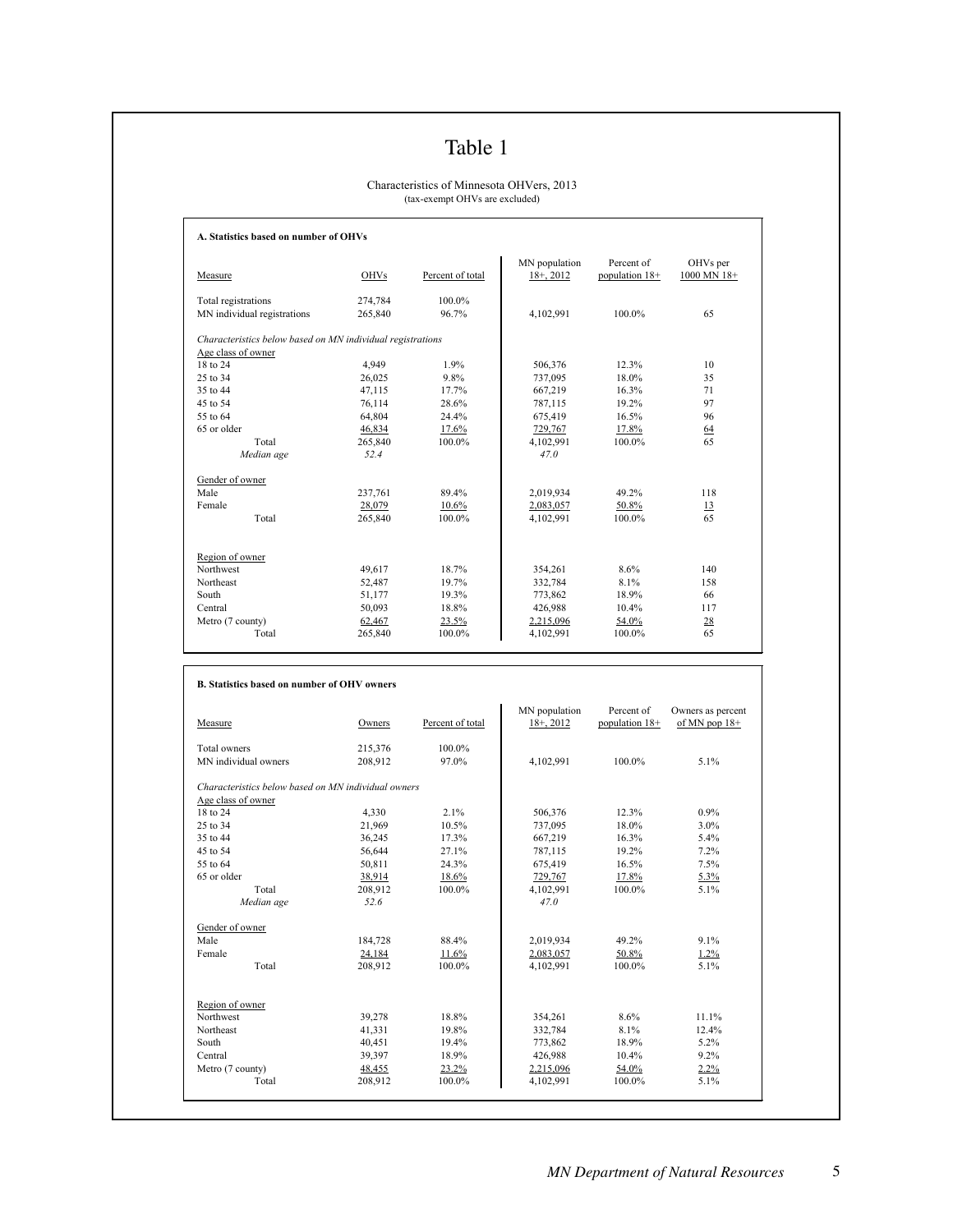Customer demographics are displayed for the most recent year (2013) in Table 1, which is broken into two parts. The top part  $(A)$  is derived from vehicle numbers, and the bottom part (B) from owners. An owner can only be counted once in part B, but can be counted multiple times in part A if the owner has multiple OHVs. The patterns in the two parts are very similar, because few Minnesota owners have a large number of vehicles (average is 1.3 vehicles per owner).

OHV registrations are concentrated in the middle age classes (45 to 64), in males, and in the northern regions (Table 1—region map on Figure 2). The peak registra-

tion age class is nearly a tie between 45 to 54 and 55 to 64, and the top region—on a per-capita basis—is the Northeast, although the Northwest is only slightly lower.

The metro region, where just over half the Minnesota population resides, has the fewest vehicles per capita. OHVing is one of the most rural-based outdoor recreation activities in Minnesota (Reference 5). Other strongly rural-based activities are hunting and snowmobiling. OHVs are frequently used while hunting in Minnesota. There is a fair amount of participant overlap among OHVers, hunters, and snowmobil-



ers. Of Minnesota OHV owners, 59 percent have a Minnesota hunting license, as compared with 13 percent of the general population with a hunting license; and 25 percent have a Minnesota-registered snowmobile, as compared with 3 percent of the general population with a registered snowmobile (preceding based on 2012 registration and license years).

In spite of the shortness of the 2010-13 trend period, there are some noteworthy findings. Although the overall change is modest (decline of about 3%), there are sharp declines in the younger age classes, while the older age classes exhibit little change and even sizable growth (Table 2). This is a typical trend pattern for nature-based recreation activities, where the involvement of the young is decreasing relative to the older portion of the population (nature-based activities for which we have age trends include fishing, hunting, park visitation, non-motorized trail use, and wildlife watching — Reference 6; and snowmobile registrations — Reference 3). As a consequence of this age-based change pattern, the median age of OHV owners rose 2.4 years from 2010 to 2013, which is a much more rapid rise than the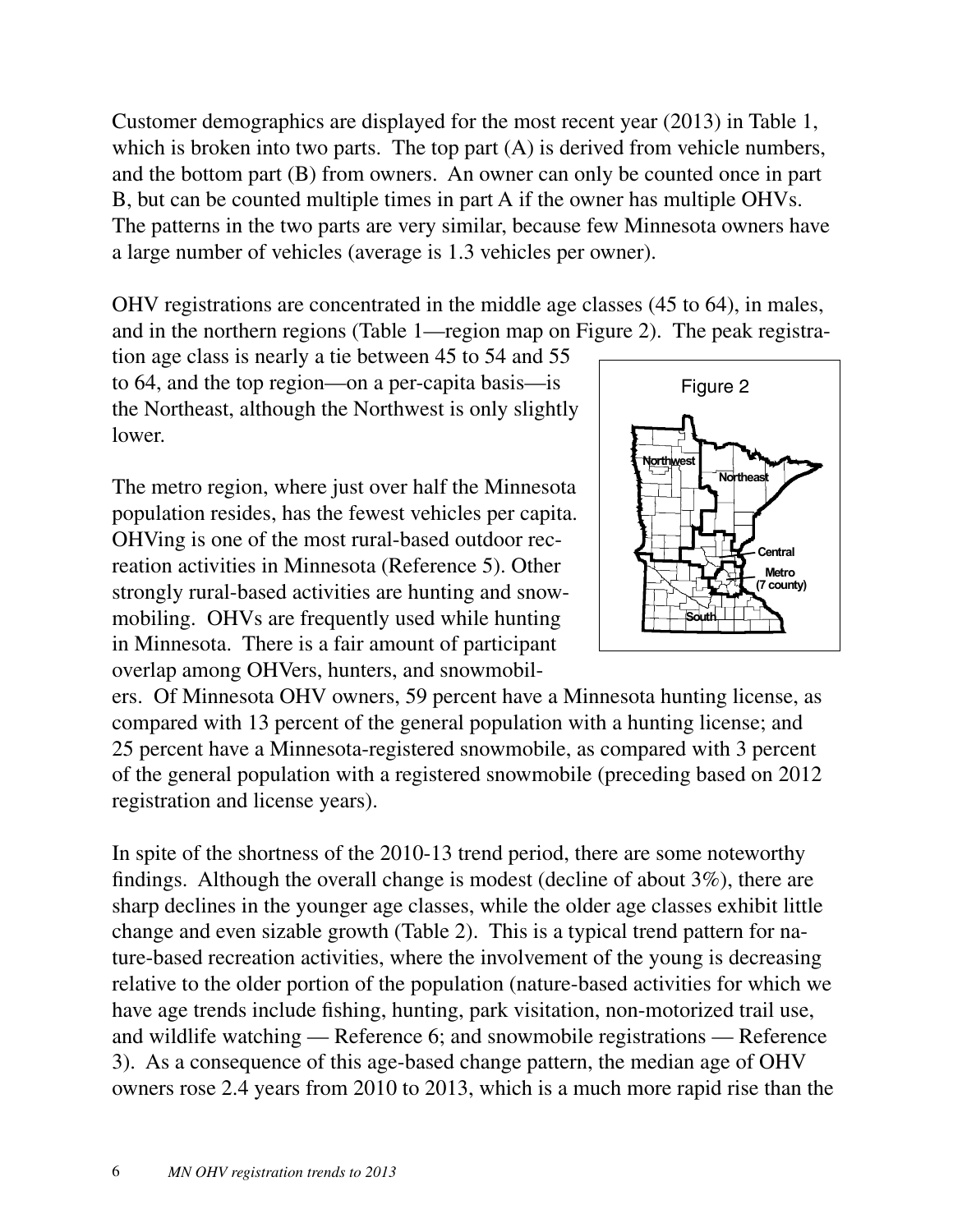|                                                                                               |                                               |                                                 |                                                            |                                                                                               | Table 2                                         |                                                       |                                                                   |                                                                                                                                                                     |                                              |                                                |                                                       |
|-----------------------------------------------------------------------------------------------|-----------------------------------------------|-------------------------------------------------|------------------------------------------------------------|-----------------------------------------------------------------------------------------------|-------------------------------------------------|-------------------------------------------------------|-------------------------------------------------------------------|---------------------------------------------------------------------------------------------------------------------------------------------------------------------|----------------------------------------------|------------------------------------------------|-------------------------------------------------------|
|                                                                                               |                                               |                                                 |                                                            | Trend in characteristics of Minnesota OHVers, 2010 to 2013                                    |                                                 |                                                       |                                                                   | (based on registrations by Minnesota individuals, which excludes registrations by non-residents and by government, dealers, manufacturers, and other organizations) |                                              |                                                |                                                       |
| A. OHVs per 1000 Minnesotans age 18+                                                          |                                               |                                                 |                                                            | <b>B.</b> Registered owners as percent of<br>Minnesota population age 18+                     |                                                 |                                                       |                                                                   | C. OHVs per registered owner                                                                                                                                        |                                              |                                                |                                                       |
| Characteristic                                                                                | <b>2010</b>                                   | 2013                                            | Percent<br>change                                          | Characteristic                                                                                | <b>2010</b>                                     | 2013                                                  | change<br>Percent                                                 | Characteristic                                                                                                                                                      | <b>2010</b>                                  | 2013                                           | Percent<br>change                                     |
| Overall                                                                                       | 66.9                                          | 64.8                                            | $-3.1\%$                                                   | Overall                                                                                       | $5.3\%$                                         | 5.1%                                                  | $-3.2%$                                                           | Overall                                                                                                                                                             | 1.27                                         | 1.27                                           | $0.1\%$                                               |
| Age class of owner<br>65 or older<br>25 to 34<br>35 to 44<br>45 to 54<br>18 to 24<br>55 to 64 | 101.6<br>79.6<br>55.6<br>92.5<br>12.8<br>42.3 | $70.6\,$<br>95.9<br>35.3<br>96.7<br>64.2<br>9.8 | $-23.6%$<br>$-16.5%$<br>$-11.3\%$<br>4.8%<br>15.3%<br>3.7% | Age class of owner<br>65 or older<br>25 to 34<br>35 to 44<br>45 to 54<br>18 to 24<br>55 to 64 | 3.6%<br>6.0%<br>7.6%<br>$1.1\%$<br>7.4%<br>4.7% | $0.9\%$<br>$3.0\%$<br>5.4%<br>$7.2\%$<br>7.5%<br>5.3% | $-16.1\%$<br>$-10.0\%$<br>$-23.9%$<br>$-5.5%$<br>14.4%<br>$2.1\%$ | Age class of owner<br>65 or older<br>25 to 34<br>45 to 54<br>18 to 24<br>35 to 44<br>55 to 64                                                                       | 1.19<br>1.33<br>1.26<br>1.14<br>1.32<br>1.19 | 1.18<br>1.30<br>1.34<br>1.28<br>$\frac{4}{11}$ | $-0.5%$<br>$-1.5%$<br>0.7%<br>0.4%<br>$1.6\%$<br>0.8% |
| Gender of owner<br>Female<br>Male                                                             | 121.4<br>14.2                                 | 117.7<br>13.5                                   | $-3.1\%$<br>$-5.0\%$                                       | Gender of owner<br>Female<br>Male                                                             | 9.4%<br>$1.2\%$                                 | $1.2\%$<br>9.1%                                       | $-3.2%$<br>$-4.7%$                                                | Gender of owner<br>Female<br>Male                                                                                                                                   | 1.29<br>1.16                                 | 1.29<br>1.16                                   | $-0.3%$<br>$0.1\%$                                    |
| Metro (7 county)<br>Region of owner<br>Northwest<br>Northeast<br>Central<br>South             | 138.4<br>160.5<br>123.1<br>64.0<br>30.9       | 157.7<br>117.3<br>140.1<br>66.1<br>28.2         | $-1.8%$<br>$-4.7%$<br>$-8.6%$<br>3.3%<br>$1.2\%$           | Metro (7 county)<br>Region of owner<br>Northwest<br>Northeast<br>Central<br>South             | 11.1%<br>12.7%<br>$5.2\%$<br>9.7%<br>2.4%       | 11.1%<br>12.4%<br>$5.2\%$<br>$9.2\%$<br>2.2%          | $-1.8%$<br>$-4.4%$<br>$-7.4%$<br>0.3%<br>$1.5\%$                  | Metro (7 county)<br>Region of owner<br>Northwest<br>Northeast<br>Central<br>South                                                                                   | 1.25<br>1.24<br>1.27<br>127<br>1.31          | 126<br>$1.27$<br>$1.27$<br>1.27                | $-0.3\%$<br>$-1.3%$<br>1.7%<br>0.9%<br>$0.1\%$        |
|                                                                                               |                                               |                                                 |                                                            |                                                                                               |                                                 |                                                       |                                                                   |                                                                                                                                                                     |                                              |                                                |                                                       |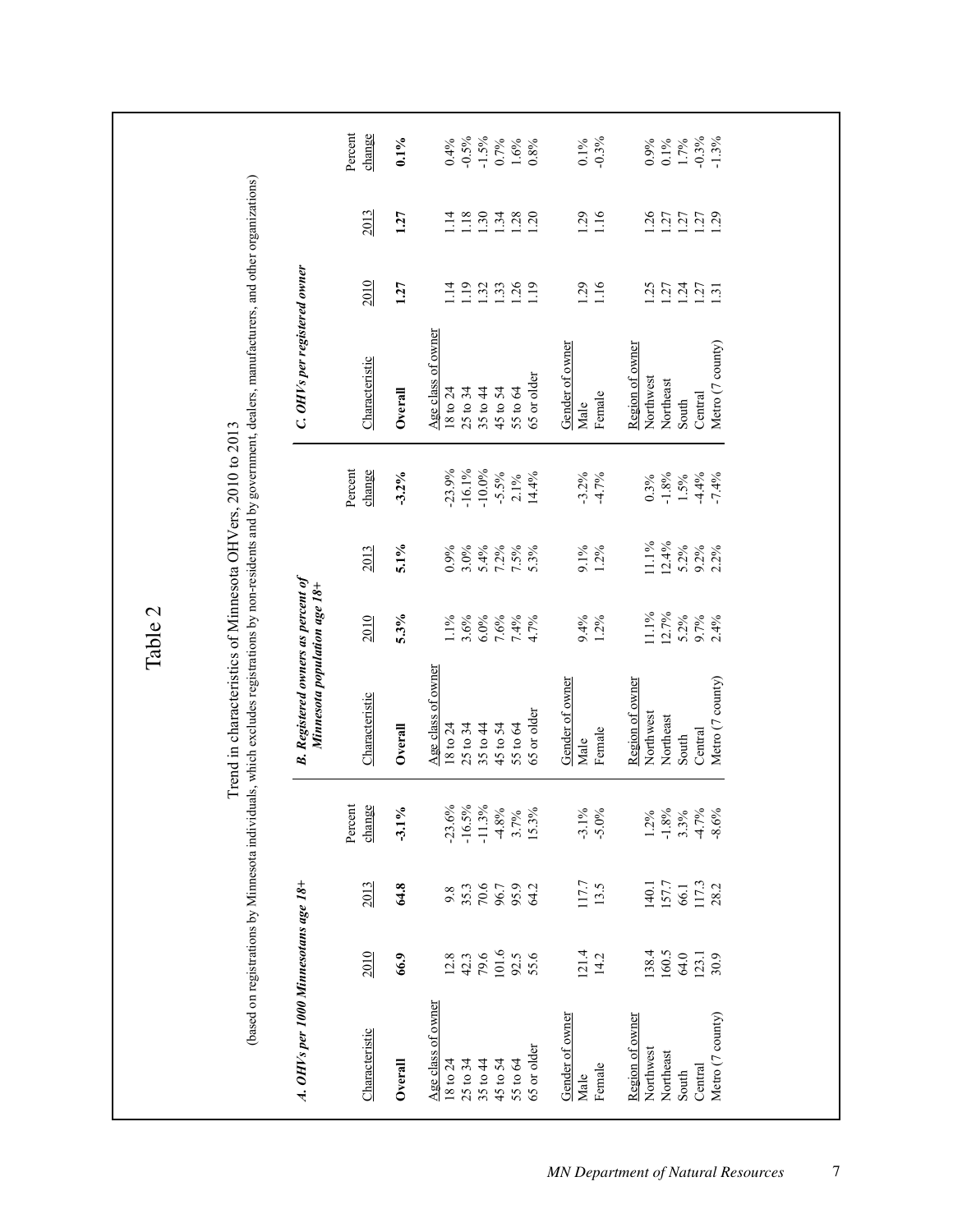0.9 years that occurred in the general Minnesota population for the same period and age group.

Compared with age, the declines across gender and region are more uniform (Table 2). For regions, the two regions that are most urban and urbanizing (Central and Metro), experienced the largest declines, a pattern similar to that found for hunting and fishing licensing rates (Reference 2).

Also shown in Table 2 (part C) is little change in OHVs per owner between 2010 and 2013, indicating that owners *and* their vehicles are changing together. Thus, the change in vehicles is not due to owners registering fewer (or more) machines over time; for example, not registering the second machine, but continuing to register the first.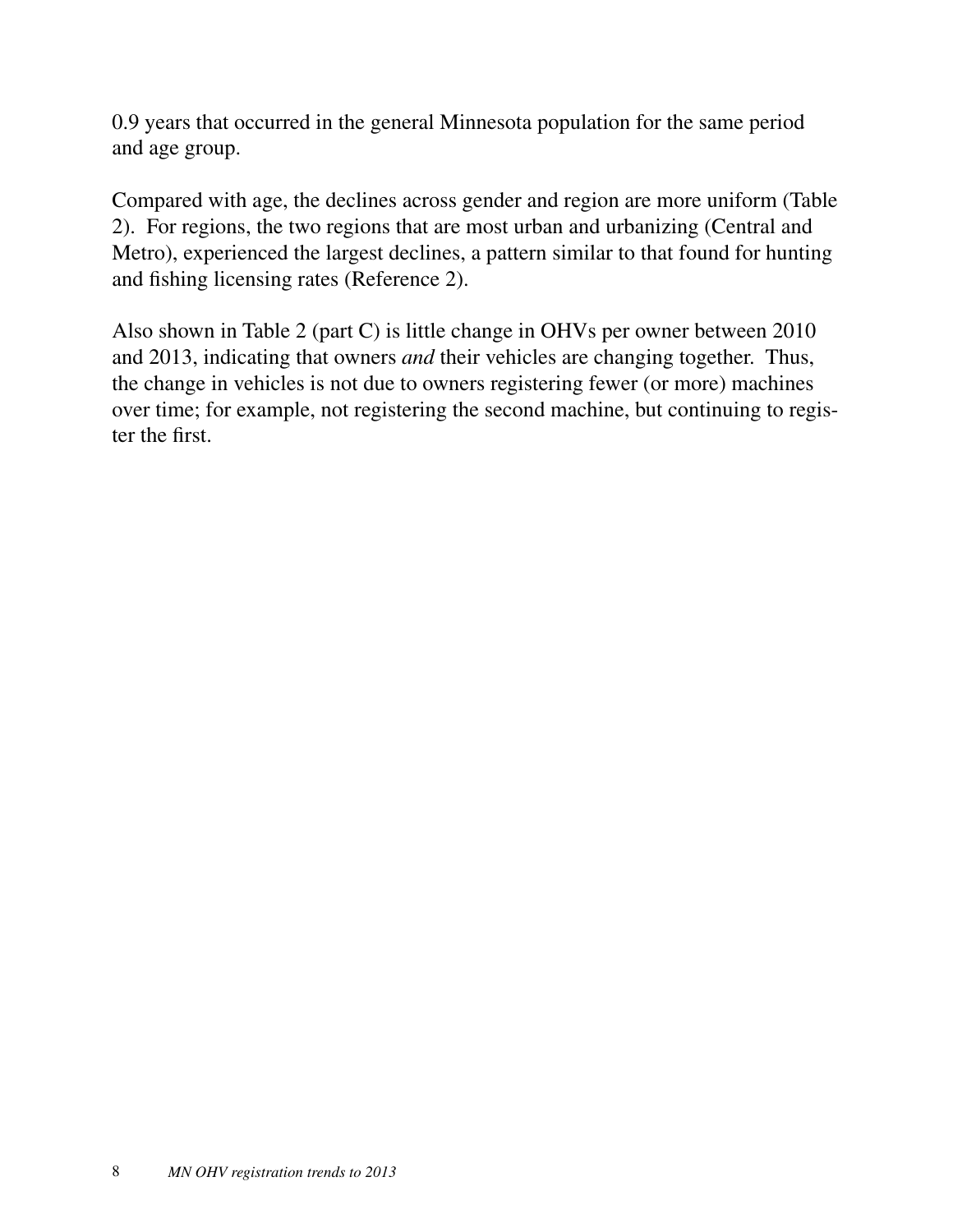#### **REFERENCES**

- 1. Minnesota off-highway vehicle registration information comes from: Minnesota Department of Natural Resource, Division of Fish and Wildlife, License Bureau.
- 2. Minnesota Department of Natural Resources. 2013. Observations on Minnesota's changing resident angler and hunter populations using licensing information from 1969 to 2012. Prepared by Tim Kelly, Operations Services Division.
- 3. Minnesota Department of Natural Resources. 2013. Observations on Minnesota's snowmobile trends using registration information from 1995 to 2013. Prepared by Tim Kelly, Operations Services Division.
- 4. All population information comes from: U. S. Department of Commerce, U. S. Census Bureau.
- 5. Minnesota Department of Natural Resources. 2005. 2004 Outdoor Recreation Participation Survey of Minnesotans. Prepared by Tim Kelly.
- 6. Information on nature-based recreation trends by age class comes from: Minnesota fishing, hunting, park visitation, and non-motorized trail information is from Minnesota DNR studies:
	- Observations on Minnesota's changing resident angler and hunter populations using licensing information from 1969 to 2012. Prepared by Tim Kelly, Minnesota Department of Natural Resources, 2013.
	- 2007 Minnesota State Parks Research Summary Report. Prepared by Tim Kelly, Minnesota Department of Natural Resources, 2008. This research was a cooperative effort with the University of Minnesota.
	- Status of Summer Trail Use (2007-09) on Five Paved State Bicycle Trails and Trends Since the 1990s. Prepared by Tim Kelly, Minnesota Department of Natural Resources, 2010.
	- Minnesota wildlife watching, and U.S. fishing, hunting and wildlife watching is from: USFWS and U.S. Census Bureau. National Survey of Fishing, Hunting and Wildlife-Associated Recreation. Survey years 1991, 1996, 2001, 2006, and 2011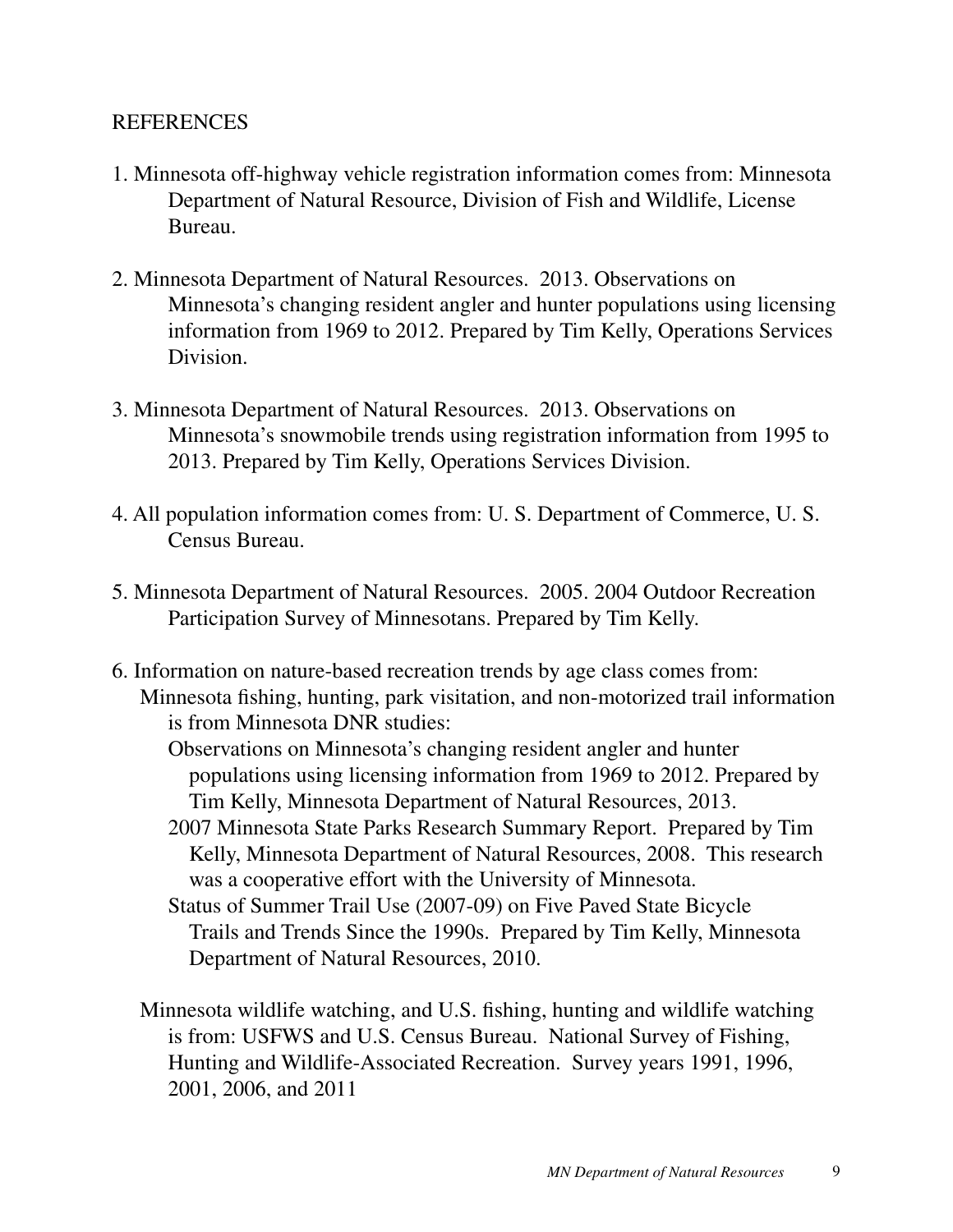# APPENDIX A: Characteristics of Minnesota OHVers by year, 2010 to 2013

#### Year 2010 OHV data

| A. Statistics based on number of OHVs                      |                    |                  |                              |                              |                                      |
|------------------------------------------------------------|--------------------|------------------|------------------------------|------------------------------|--------------------------------------|
|                                                            |                    |                  | MN population                | Percent of                   | OHVs per                             |
| Measure                                                    | <b>OHVs</b>        | Percent of total | $18+, 2009$                  | population 18+               | 1000 MN 18+                          |
| Total registrations<br>MN individual registrations         | 275,619<br>267,319 | 100.0%<br>97.0%  | 3,997,100                    | 100.0%                       | 67                                   |
| Characteristics below based on MN individual registrations |                    |                  |                              |                              |                                      |
| Age class of owner<br>18 to 24                             | 6,505              | 2.4%             |                              | 12.7%                        | 13                                   |
| 25 to 34                                                   | 29,903             | 11.2%            | 508,202<br>707,472           | 17.7%                        | 42                                   |
| 35 to 44                                                   | 55,100             |                  | 692,200                      | 17.3%                        | 80                                   |
| 45 to 54                                                   |                    | 20.6%            |                              |                              | 102                                  |
|                                                            | 82,126             | 30.7%            | 808,480                      | 20.2%                        |                                      |
| 55 to 64                                                   | 56,267             | 21.0%            | 608,257                      | 15.2%                        | 93                                   |
| 65 or older                                                | 37,418             | 14.0%            | 672,489                      | 16.8%                        | 56                                   |
| Total<br>Median age                                        | 267,319<br>50.1    | 100.0%           | 3,997,100<br>46.1            | 100.0%                       | 67                                   |
|                                                            |                    |                  |                              |                              |                                      |
| Gender of owner<br>Male                                    | 238,488            | 89.2%            | 1,964,250                    | 49.1%                        | 121                                  |
| Female                                                     | 28,831             | 10.8%            | 2,032,850                    | 50.9%                        | 14                                   |
| Total                                                      | 267,319            | 100.0%           | 3,997,100                    | 100.0%                       | 67                                   |
|                                                            |                    |                  |                              |                              |                                      |
|                                                            |                    |                  |                              |                              |                                      |
| Region of owner<br>Northwest                               | 48,328             | 18.1%            | 349,138                      | 8.7%                         | 138                                  |
| Northeast                                                  | 52,820             | 19.8%            | 329,029                      | 8.2%                         | 161                                  |
|                                                            |                    |                  |                              |                              |                                      |
| South                                                      | 48,966             | 18.3%            | 764,497                      | 19.1%                        | 64                                   |
| Central                                                    | 51,234             | 19.2%            | 416,338                      | 10.4%                        | 123                                  |
|                                                            |                    |                  |                              |                              |                                      |
| Metro (7 county)<br>Total                                  | 65,972<br>267,319  | 24.7%<br>100.0%  | 2,138,097<br>3,997,100       | 53.5%<br>100.0%              | 31<br>67                             |
| B. Statistics based on number of OHV owners                |                    |                  |                              |                              |                                      |
| Measure                                                    | Owners             | Percent of total | MN population<br>$18 + 2009$ | Percent of<br>population 18+ | Owners as percent<br>of MN pop $18+$ |
| Total owners                                               | 215,791            | 100.0%           |                              |                              |                                      |
| MN individual owners                                       | 210,314            | 97.5%            | 3,997,100                    | 100.0%                       | 5.3%                                 |
| Characteristics below based on MN individual owners        |                    |                  |                              |                              |                                      |
| Age class of owner                                         |                    |                  |                              |                              |                                      |
| 18 to 24                                                   | 5,713              | 2.7%             | 508,202                      | 12.7%                        | 1.1%                                 |
| 25 to 34                                                   | 25,126             | 11.9%            | 707,472                      | 17.7%                        | 3.6%                                 |
| 35 to 44                                                   | 41,757             | 19.9%            | 692,200                      | 17.3%                        | 6.0%                                 |
| 45 to 54                                                   | 61,557             | 29.3%            | 808,480                      | 20.2%                        | 7.6%                                 |
| 55 to 64                                                   | 44,809             | 21.3%            | 608,257                      | 15.2%                        | 7.4%                                 |
| 65 or older                                                | 31,353             | 14.9%            | 672,489                      | 16.8%                        | 4.7%                                 |
| Total                                                      |                    |                  |                              |                              |                                      |
| Median age                                                 | 210,314<br>50.3    | 100.0%           | 3,997,100<br>46. I           | 100.0%                       | 5.3%                                 |
| Gender of owner                                            |                    |                  |                              |                              |                                      |
| Male                                                       | 185,548            |                  |                              |                              |                                      |
|                                                            |                    | 88.2%            | 1,964,250                    | 49.1%                        | 9.4%                                 |
| Female<br>Total                                            | 24,766<br>210,314  | 11.8%<br>100.0%  | 2,032,850<br>3,997,100       | 50.9%<br>100.0%              | 1.2%<br>5.3%                         |
|                                                            |                    |                  |                              |                              |                                      |
| Region of owner                                            |                    |                  |                              |                              |                                      |
| Northwest                                                  | 38,610             | 18.4%            | 349,138                      | 8.7%                         | 11.1%                                |
| Northeast                                                  | 41,623             | 19.8%            | 329,029                      | 8.2%                         | 12.7%                                |
| South                                                      | 39,372             | 18.7%            | 764,497                      | 19.1%                        | 5.2%                                 |
| Central                                                    | 40,186             | 19.1%            | 416,338                      | 10.4%                        | 9.7%                                 |
| Metro (7 county)<br>Total                                  | 50,523<br>210,314  | 24.0%<br>100.0%  | 2,138,097<br>3,997,100       | 53.5%<br>100.0%              | 2.4%<br>5.3%                         |

r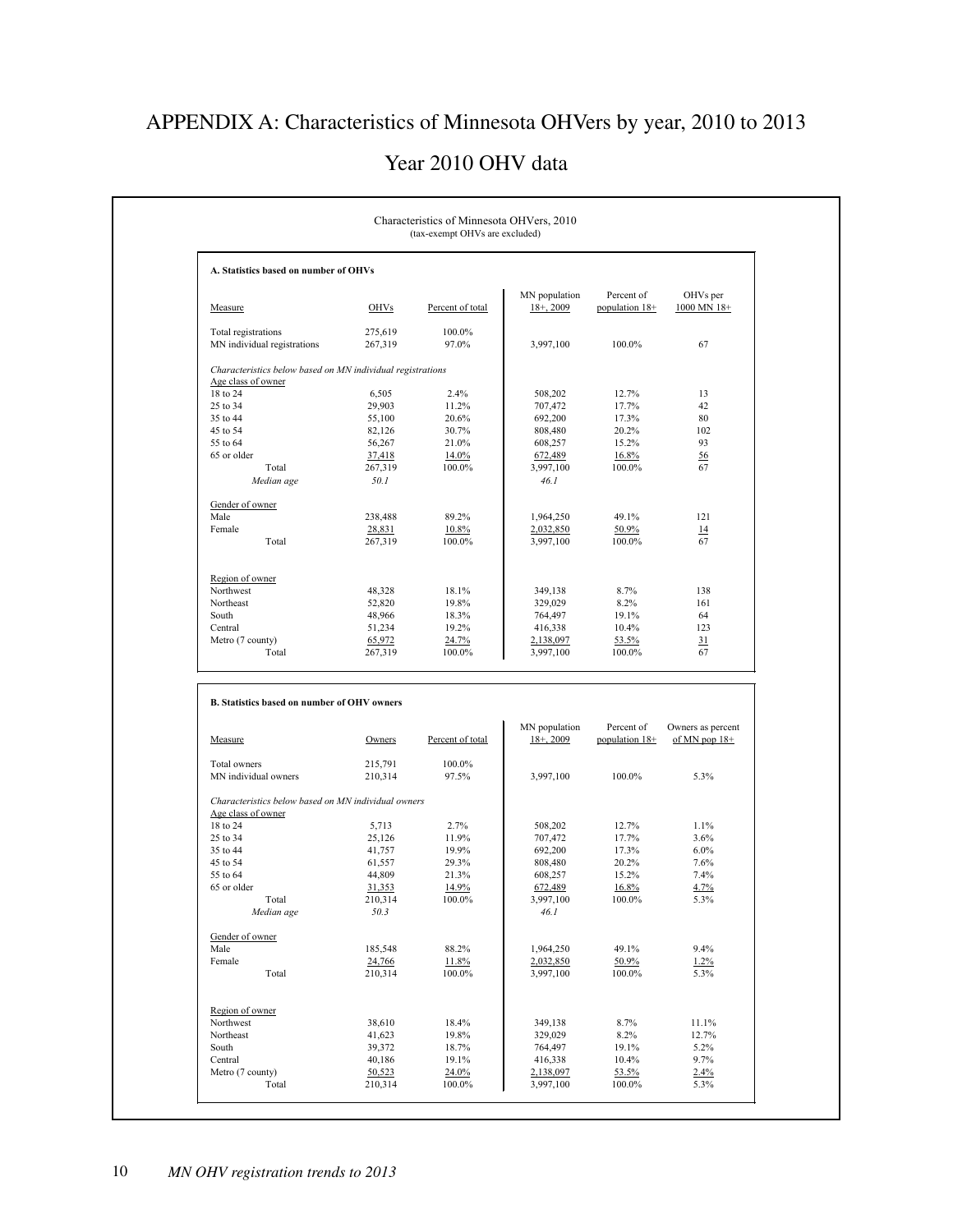### Year 2011 OHV data

| A. Statistics based on number of OHVs                                            |                    |                  |                               |                              |                                      |
|----------------------------------------------------------------------------------|--------------------|------------------|-------------------------------|------------------------------|--------------------------------------|
|                                                                                  |                    |                  |                               |                              |                                      |
| Measure                                                                          | <b>OHVs</b>        | Percent of total | MN population<br>$18 + 2010$  | Percent of<br>population 18+ | OHVs per<br>1000 MN 18+              |
| Total registrations<br>MN individual registrations                               | 270,540<br>261,815 | 100.0%<br>96.8%  | 4,028,001                     | 100.0%                       | 65                                   |
| Characteristics below based on MN individual registrations<br>Age class of owner |                    |                  |                               |                              |                                      |
| 18 to 24                                                                         | 5,307              | 2.0%             | 503,871                       | 12.5%                        | 11                                   |
| 25 to 34                                                                         | 27,750             | 10.6%            | 718,344                       | 17.8%                        | 39                                   |
| 35 to 44                                                                         | 50,673             | 19.4%            | 678,782                       | 16.9%                        | 75                                   |
| 45 to 54                                                                         | 79,285             | 30.3%            | 806,632                       | 20.0%                        | 98                                   |
| 55 to 64                                                                         | 58,833             | 22.5%            | 634,065                       | 15.7%                        | 93                                   |
| 65 or older                                                                      | 39,966             | 15.3%            | 686,307                       | 17.0%                        | 58                                   |
| Total                                                                            | 261,815            | 100.0%           | 4,028,001                     | 100.0%                       | 65                                   |
| Median age                                                                       | 51.0               |                  | 46.5                          |                              |                                      |
| Gender of owner                                                                  |                    |                  |                               |                              |                                      |
| Male                                                                             | 233,575            | 89.2%            | 1,979,812                     | 49.2%                        | 118                                  |
| Female                                                                           | 28,240             | 10.8%            | 2,048,189                     | 50.8%                        | $\overline{14}$                      |
| Total                                                                            | 261,815            | 100.0%           | 4,028,001                     | 100.0%                       | 65                                   |
|                                                                                  |                    |                  |                               |                              |                                      |
| Region of owner                                                                  |                    |                  |                               |                              |                                      |
| Northwest                                                                        | 47,849             | 18.3%            | 351,713                       | 8.7%                         | 136                                  |
| Northeast                                                                        | 52,102             | 19.9%            | 331,356                       | 8.2%                         | 157                                  |
| South                                                                            | 48,473             | 18.5%            | 769,572                       | 19.1%                        | 63                                   |
| Central                                                                          | 50,007             | 19.1%            | 420,721                       | 10.4%                        | 119                                  |
|                                                                                  |                    |                  |                               |                              |                                      |
| Metro (7 county)<br>Total                                                        | 63,384<br>261,815  | 24.2%<br>100.0%  | 2,154,639<br>4,028,001        | 53.5%<br>100.0%              | $\overline{29}$<br>65                |
| B. Statistics based on number of OHV owners                                      |                    |                  |                               |                              |                                      |
| Measure                                                                          | Owners             | Percent of total | MN population<br>$18+$ , 2010 | Percent of<br>population 18+ | Owners as percent<br>of MN pop $18+$ |
| Total owners                                                                     | 212,167            | 100.0%           |                               |                              |                                      |
| MN individual owners                                                             | 206,383            | 97.3%            | 4,028,001                     | 100.0%                       | 5.1%                                 |
| Characteristics below based on MN individual owners                              |                    |                  |                               |                              |                                      |
| Age class of owner                                                               |                    |                  |                               |                              |                                      |
| 18 to 24                                                                         | 4,686              | 2.3%             | 503,871                       | 12.5%                        | 0.9%                                 |
| 25 to 34                                                                         | 23,451             | 11.4%            | 718,344                       | 17.8%                        | 3.3%                                 |
| 35 to 44                                                                         | 38,742             | 18.8%            | 678,782                       | 16.9%                        | 5.7%                                 |
| 45 to 54<br>55 to 64                                                             | 59,451             | 28.8%            | 806,632                       | 20.0%                        | 7.4%                                 |
|                                                                                  | 46,677             | 22.6%            | 634,065                       | 15.7%                        | 7.4%                                 |
| 65 or older                                                                      | 33,376             | 16.2%            | 686,307                       | 17.0%                        | 4.9%                                 |
| Total<br>Median age                                                              | 206,383<br>51.2    | 100.0%           | 4,028,001<br>46.5             | 100.0%                       | $5.1\%$                              |
| Gender of owner                                                                  |                    |                  |                               |                              |                                      |
| Male                                                                             | 182,117            | 88.2%            | 1,979,812                     | 49.2%                        | 9.2%                                 |
| Female                                                                           | 24,266             | 11.8%            | 2,048,189                     | 50.8%                        | 1.2%                                 |
| Total                                                                            | 206,383            | $100.0\%$        | 4,028,001                     | 100.0%                       | 5.1%                                 |
|                                                                                  |                    |                  |                               |                              |                                      |
| Region of owner                                                                  |                    |                  |                               |                              |                                      |
| Northwest                                                                        | 38,205             | 18.5%            | 351,713                       | 8.7%                         | 10.9%                                |
| Northeast                                                                        | 41,085             | 19.9%            | 331,356                       | 8.2%                         | 12.4%                                |
| South                                                                            | 38,867             | 18.8%            | 769,572                       | 19.1%                        | 5.1%                                 |
| Central                                                                          | 39,277             | 19.0%            | 420,721                       | 10.4%                        | 9.3%                                 |
| Metro (7 county)<br>Total                                                        | 48,949<br>206,383  | 23.7%<br>100.0%  | 2,154,639<br>4,028,001        | 53.5%<br>100.0%              | 2.3%<br>5.1%                         |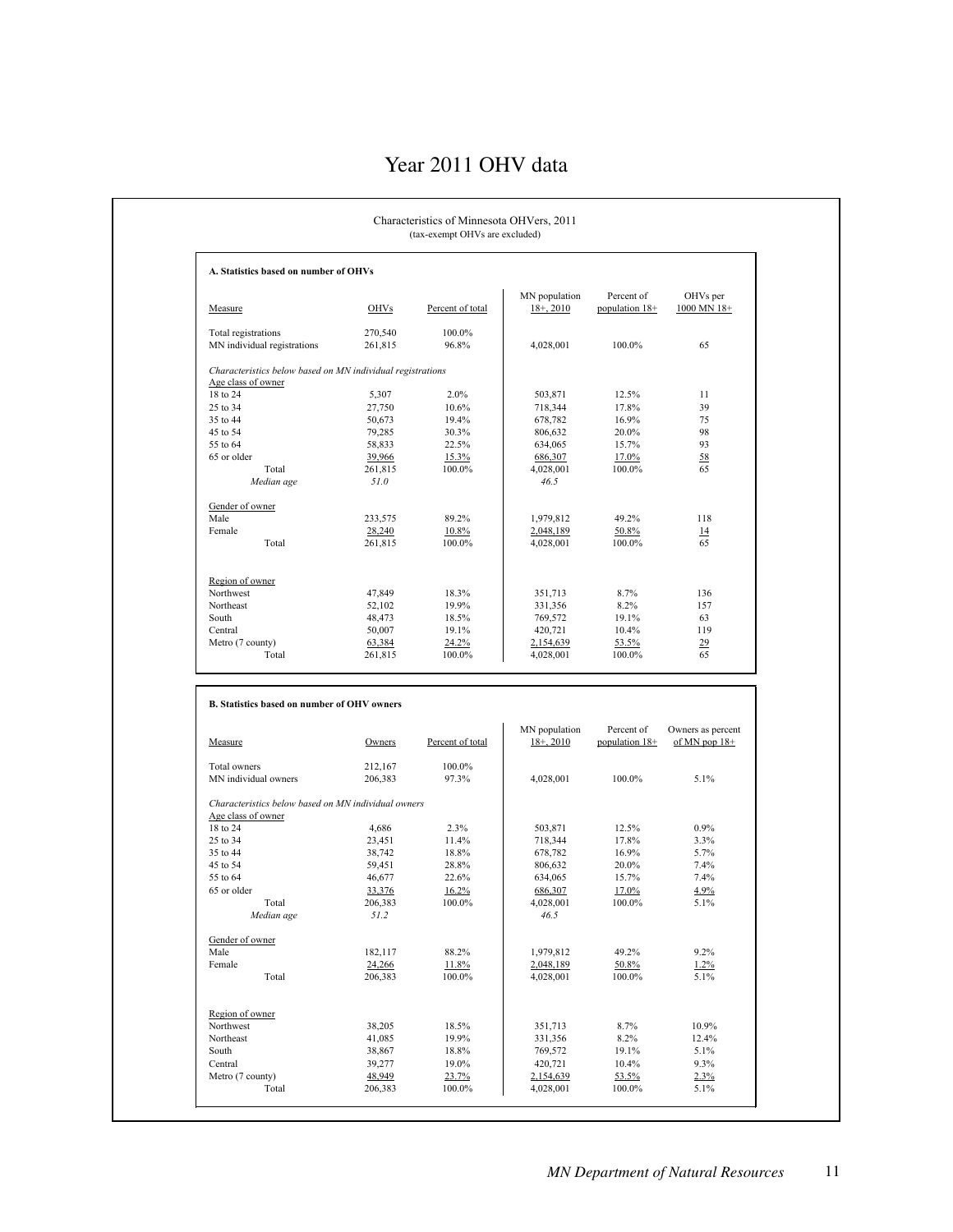### Year 2012 OHV data

| A. Statistics based on number of OHVs                      |                   |                  |                              |                              |                                              |
|------------------------------------------------------------|-------------------|------------------|------------------------------|------------------------------|----------------------------------------------|
| Measure                                                    | <b>OHVs</b>       | Percent of total | MN population<br>$18 + 2011$ | Percent of<br>population 18+ | OHVs per<br>1000 MN 18+                      |
| Total registrations                                        | 274,313           | 100.0%           |                              |                              |                                              |
| MN individual registrations                                | 265,296           | 96.7%            | 4,068,157                    | 100.0%                       | 65                                           |
| Characteristics below based on MN individual registrations |                   |                  |                              |                              |                                              |
| Age class of owner<br>18 to 24                             | 5,177             | 2.0%             | 505,955                      | 12.4%                        | 10                                           |
| 25 to 34                                                   | 26,887            | 10.1%            | 729,934                      | 17.9%                        | 37                                           |
| 35 to 44                                                   | 49,130            | 18.5%            | 670,504                      | 16.5%                        | 73                                           |
|                                                            |                   |                  |                              |                              | 98                                           |
| 45 to 54                                                   | 78,260            | 29.5%            | 799,631                      | 19.7%                        | 94                                           |
| 55 to 64                                                   | 62,261            | 23.5%            | 661,036                      | 16.2%                        |                                              |
| 65 or older                                                | 43,581            | 16.4%            | 701,097                      | 17.2%                        | 62                                           |
| Total                                                      | 265,296           | 100.0%           | 4,068,157                    | 100.0%                       | 65                                           |
| Median age                                                 | 51.7              |                  | 46.7                         |                              |                                              |
| Gender of owner<br>Male                                    |                   | 89.4%            |                              |                              |                                              |
|                                                            | 237,065           |                  | 2,001,892                    | 49.2%                        | 118                                          |
| Female                                                     | 28,231            | 10.6%            | 2,066,265                    | 50.8%                        | $\overline{14}$                              |
| Total                                                      | 265,296           | 100.0%           | 4,068,157                    | 100.0%                       | 65                                           |
| Region of owner                                            |                   |                  |                              |                              |                                              |
| Northwest                                                  | 49,193            | 18.5%            | 353,925                      | 8.7%                         | 139                                          |
| Northeast                                                  | 52,904            | 19.9%            | 332,496                      | 8.2%                         | 159                                          |
| South                                                      |                   |                  |                              |                              | 65                                           |
| Central                                                    | 50,089            | 18.9%            | 772,795<br>424,281           | 19.0%                        |                                              |
|                                                            | 50,294            | 19.0%            | 2,184,660                    | 10.4%<br>53.7%               | 119<br>29                                    |
| Metro (7 county)                                           | 62,816            | 23.7%            |                              |                              |                                              |
| Total                                                      | 265,296           | 100.0%           | 4,068,157                    | 100.0%                       | 65                                           |
| B. Statistics based on number of OHV owners                |                   |                  |                              |                              |                                              |
|                                                            |                   |                  | MN population                | Percent of                   |                                              |
| Measure                                                    | Owners            | Percent of total | $18+2011$                    | population $18+$             |                                              |
| Total owners                                               | 214,912           | 100.0%           |                              |                              |                                              |
| MN individual owners                                       | 208,838           | 97.2%            | 4,068,157                    | 100.0%                       | 5.1%                                         |
| Characteristics below based on MN individual owners        |                   |                  |                              |                              |                                              |
| Age class of owner<br>18 to 24                             |                   | 2.2%             |                              | 12.4%                        | 0.9%                                         |
|                                                            | 4,553             |                  | 505,955                      |                              |                                              |
| 25 to 34                                                   | 22,736            | 10.9%            | 729,934                      | 17.9%                        | 3.1%                                         |
| 35 to 44                                                   | 37,573            | 18.0%            | 670,504                      | 16.5%                        | 5.6%                                         |
| 45 to 54                                                   | 58,513            | 28.0%            | 799,631                      | 19.7%                        | 7.3%                                         |
| 55 to 64                                                   | 49,133            | 23.5%            | 661,036                      | 16.2%                        | 7.4%                                         |
| 65 or older                                                | 36,329            | 17.4%            | 701,097                      | 17.2%                        | 5.2%                                         |
| Total<br>Median age                                        | 208,838<br>51.9   | $100.0\%$        | 4,068,157<br>46.7            | 100.0%                       | 5.1%                                         |
| Gender of owner                                            |                   |                  |                              |                              |                                              |
| Male                                                       |                   | 88.4%            | 2,001,892                    | 49.2%                        | 9.2%                                         |
|                                                            | 184,526           |                  |                              |                              |                                              |
| Female<br>Total                                            | 24,312<br>208,838 | 11.6%<br>100.0%  | 2,066,265<br>4,068,157       | 50.8%<br>100.0%              | 1.2%<br>5.1%                                 |
|                                                            |                   |                  |                              |                              |                                              |
| Region of owner                                            |                   |                  |                              |                              |                                              |
| Northwest                                                  | 39,203            | 18.8%            | 353,925                      | 8.7%                         | 11.1%                                        |
| Northeast                                                  | 41,682            | 20.0%            | 332,496                      | 8.2%                         | 12.5%                                        |
| South                                                      | 39,819            | 19.1%            | 772,795                      | 19.0%                        | Owners as percent<br>of MN pop $18+$<br>5.2% |
|                                                            | 39,487            | 18.9%            | 424,281                      | 10.4%                        | 9.3%                                         |
| Central<br>Metro (7 county)<br>Total                       | 48,648<br>208,838 | 23.3%<br>100.0%  | 2,184,660<br>4,068,157       | 53.7%<br>100.0%              | 2.2%<br>5.1%                                 |